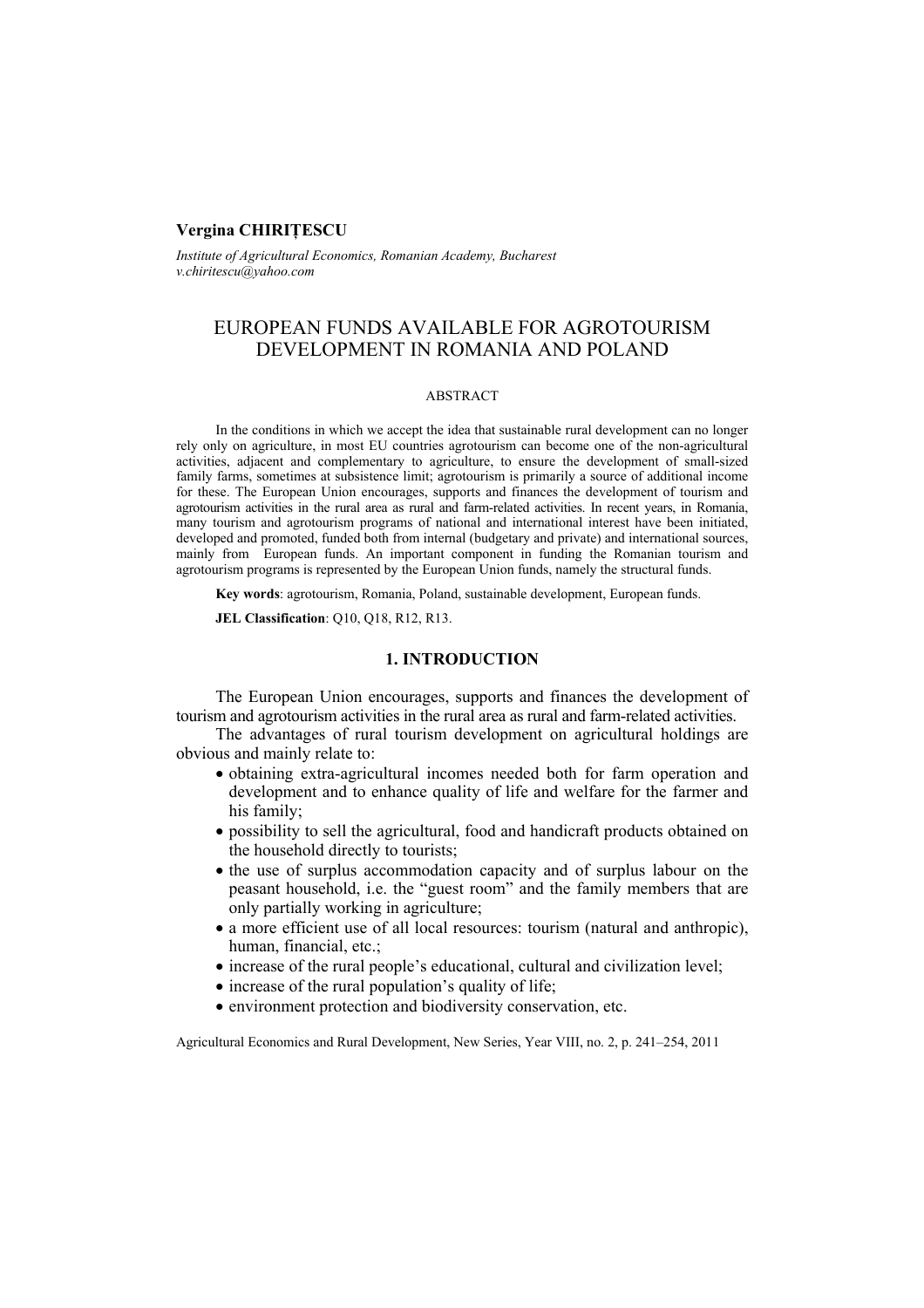## **2. EUROPEAN FUNDS ALLOCATED TO AGROTOURISM DEVELOPMENT**

The users of the "green tourism" types<sup>1</sup> (agrotourism, ecotourism, etc.) can be found in the most diverse areas of the world: in almost all Europe (the European Community pays a particular attention to projects and programs for tourism in rural areas), North America, Australia and even Africa.

**Agrotourism** includes two important aspects, namely:

- on one side, the *tourism activity itself*, embodied in accommodation, catering services – in boarding house system – tourism movement, basic and additional services;
- on the other side, the *agricultural activity*, practiced by the agrotourism operators (the tourists' hosts), materialized into the production and primary processing of agri-food products on the household, and their sale directly to tourists or to different commercial networks.

*The fundamental definition of agrotourism* should be based on the need to find solutions for the rural households, by increasing their incomes through the best use of their economic potential, developing accommodation services and modalities to sell their own and local products.

In these circumstances, we could say that agrotourism is a "privileged" area in terms of accessing the European development funds, the entrepreneurs having the possibility to submit project applications under several priority axes and under several measures through which different activities are funded: non-agricultural, rural development, support to farm development and modernization, rural economy, etc.

In recent years, in Romania, many **tourism and agrotourism programs** of national and international interest have been initiated, developed and promoted, funded both from internal (budgetary and private) and international sources, mainly with European funds. An important part of finance for the Romanian tourism and agrotourism programs is represented by the EU funds, namely the **Structural Funds**.

Under the National Rural Development Program (NRDP) 2007 – 2013, many programs for the Romanian agrotourism development are funded from EU funds.

The European Agricultural Fund for Rural Development (EAFRD) is a financing tool created by the EU to support countries in implementing the Common Agricultural Policy  $(CAP)^2$ .

EAFRD – *European Agricultural Fund for Rural Development* – is a finance opportunity for the Romanian rural area, worth about 7.5 billion euros, from 2007 to 2013. Similar to the SAPARD program, EAFRD will be based on the principle of co-financing private investment projects.

 $\frac{1}{1}$  $1$  In Romania the Ecological Green Tourism Association www.turismverde.ro was established in 2008

 $2^2$  CAP – Common Agricultural Policy – consists of a set of rules and mechanisms governing the production, processing and marketing of agricultural products in the European Union, based on common prices and common market organizations, which lays an increased focus on rural development.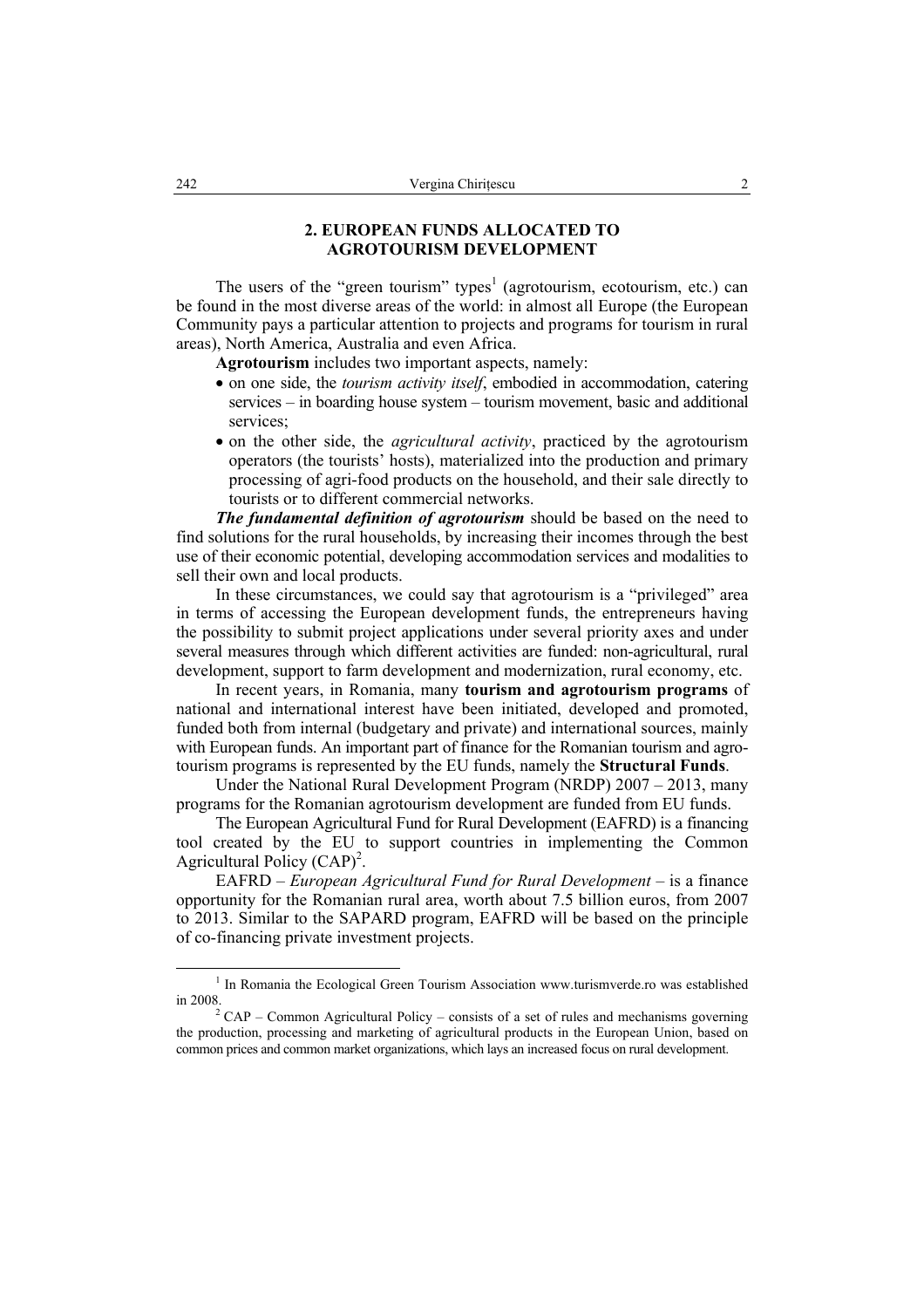*The European funds for Romanian rural tourism and agrotourism development* can be accessed on the basis of the two *key-documents*, respectively:

- National Rural Development Program 2007–2013;
- National Strategy Plan for Rural Development.

*The Program priorities* are embodied in four *areas-axes*, namely:

- $\blacksquare$  *Axis I* "Increasing the competitiveness of agriculture and forestry" 45% of the total EU funds, amounting to 3,246,064,583 euros;
- $\blacksquare$  *Axis II* "Improving the environment and rural areas" 25% of EU funding, amounting to 1,805,375,185 euros;
- *Axis III* "Quality of life in rural areas and rural economy diversification" – 30% of the European funds, 2,046,598,320 euros in total;
- *Axis IV* "*LEADER*" will receive 2.5% of the amounts allocated to the other areas, i.e. 123,462,653 euros.

The proposed *investment projects* in the Romanian rural tourism and agrotourism development programs fall under:

- *axis I*, if we refer to the modernization of agricultural holdings with the objective to practice agrotourism as a complementary activity to agriculture and for gainful alternative incomes;
- *axis II*, when it comes to improving the living and working conditions of rural residents;
- *axis III*, if it is to diversify the rural economy by introducing rural tourism and agrotourism in the range of activities.

The *non-refundable European funds* under EAFRD will be awarded for the following types of private investments:

- Modernization of agricultural holdings (Axis I);
- Increasing the economic value of forests (Axis I):
- Adding value to agricultural and forestry products (Axis I);
- Improving and developing infrastructure related to development and adaptation of agriculture and forestry (Axis I);
- Diversification of non-agricultural activities (Axis III);
- Support to the creation and development of micro-enterprises in order to promote the entrepreneurial spirit (Axis III);
- Encouraging tourism activities (Axis III);
- Basic services for the rural economy and population (Axis III).

At present, referring to the **EU structural funds,** we refer to: the *European Regional Development Fund* (ERDF), the *European Social Fund* (ESF) and the *Cohesion Fund*, which contribute to the fulfillment of the following three **objectives**: "Convergence", "Regional Competitiveness and Employment" and "European territorial cooperation".

The rationale of the "**Convergence" objective** is to promote growth-enhancing conditions and factors leading to real convergence for the least-developed Member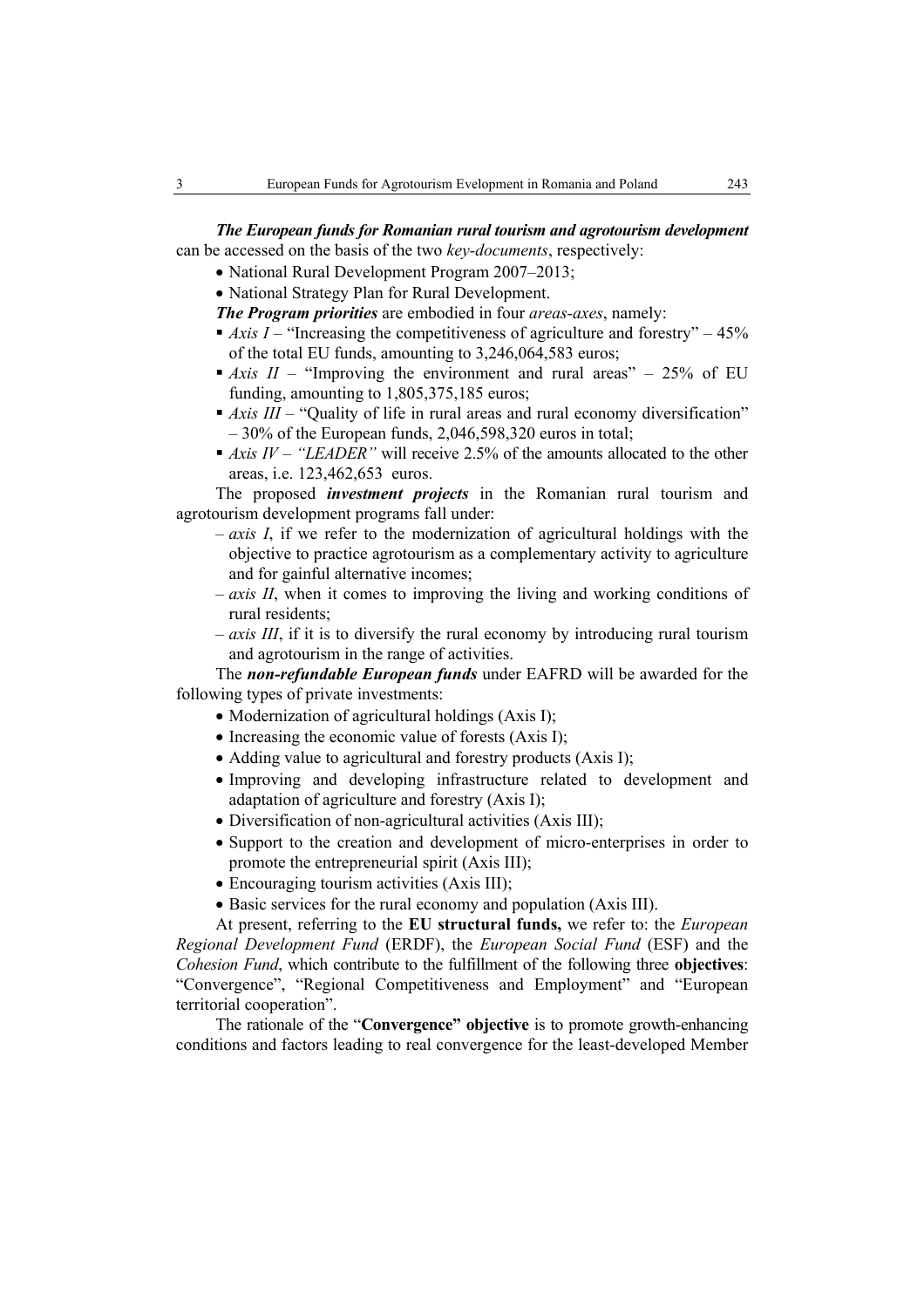States and regions. In EU-27, this objective refers to 84 regions in 18 Member States, with a total population of 154 million, and GDP per capita at less than 75% of the EU average. In a "phasing-out" system, this objective also includes other 16 regions with a total population of 16.4 million inhabitants and GDP only slightly above the threshold, due to the statistical effect of EU enlargement. The amount available under the "Convergence" objective is EUR 282.8 billion, representing 81.5% of the total. It is distributes as follows: EUR 199.3 billion for the Convergence regions, while EUR 14 billion are reserved for the "phasing-out" regions, and EUR 69.5 billion for the Cohesion Fund, which is applied to 15 Member States.

Outside the regions under the incidence of the objective "Convergence", the "**Regional Competitiveness and Employment" objective** aims at strengthening competitiveness and attractiveness, as well as employment, through a two-fold approach. Firstly, development programs will help regions to anticipate and promote economic change through innovation and the promotion of the knowledge society, entrepreneurship, environment protection and the accessibility improvement. Secondly, the increase in the number and quality of jobs will be supported by labour force adaptation and by investing in human resources. In EU-27, 68 regions will be eligible in total, representing 314 million inhabitants. Out of these, 13 regions that are home of 19 million inhabitants represent so-called "phasing-in" areas and are subject to special financial allocations due to their former status as regions under "Objective 1" incidence. The amount of EUR 55 billion, out of which EUR 11.4 billion is for the "phasing-in" regions, represents slightly below 16% of total allocation. This objective is applied to regions from 19 Member States.

The "**European Territorial Co-operation" objective** will strengthen crossborder co-operation through joint local and regional initiatives, trans-national cooperation aiming at integrated territorial development, interregional co-operation and exchange of experience. The population living in cross-border areas amounts to 181.7 million (37.5 % of total EU population), whereas all EU regions and citizens are part of one of the existing 13 transnational co-operation areas.

The 8.7 billion EUR (2.5 % of total) available for this objective is distributed as follows: EUR 6.44 billion for cross-border, EUR 1.83 billion for transnational and EUR 445 million for inter-regional co-operation. This objective is based on the experience learnt from the former Community initiative - INTERREG.

Since 1957, ESF has helped millions of Europeans to get jobs, acquire new skills and find better jobs. The **European Social Fund** (ESF) is one of the EU Structural Funds, set up to reduce differences in prosperity and living standards across EU Member States and regions, and therefore promoting economic and social cohesion. ESF is devoted to promoting employment in the EU. It helps Member States make Europe's workforce and companies better equipped to face new, global challenges. In short, funding is spread across the Member States and regions, in particular those where economic development is less advanced. The European Social Fund (ESF) It is a key element of the Europe 2020 Jobs and Growth Strategy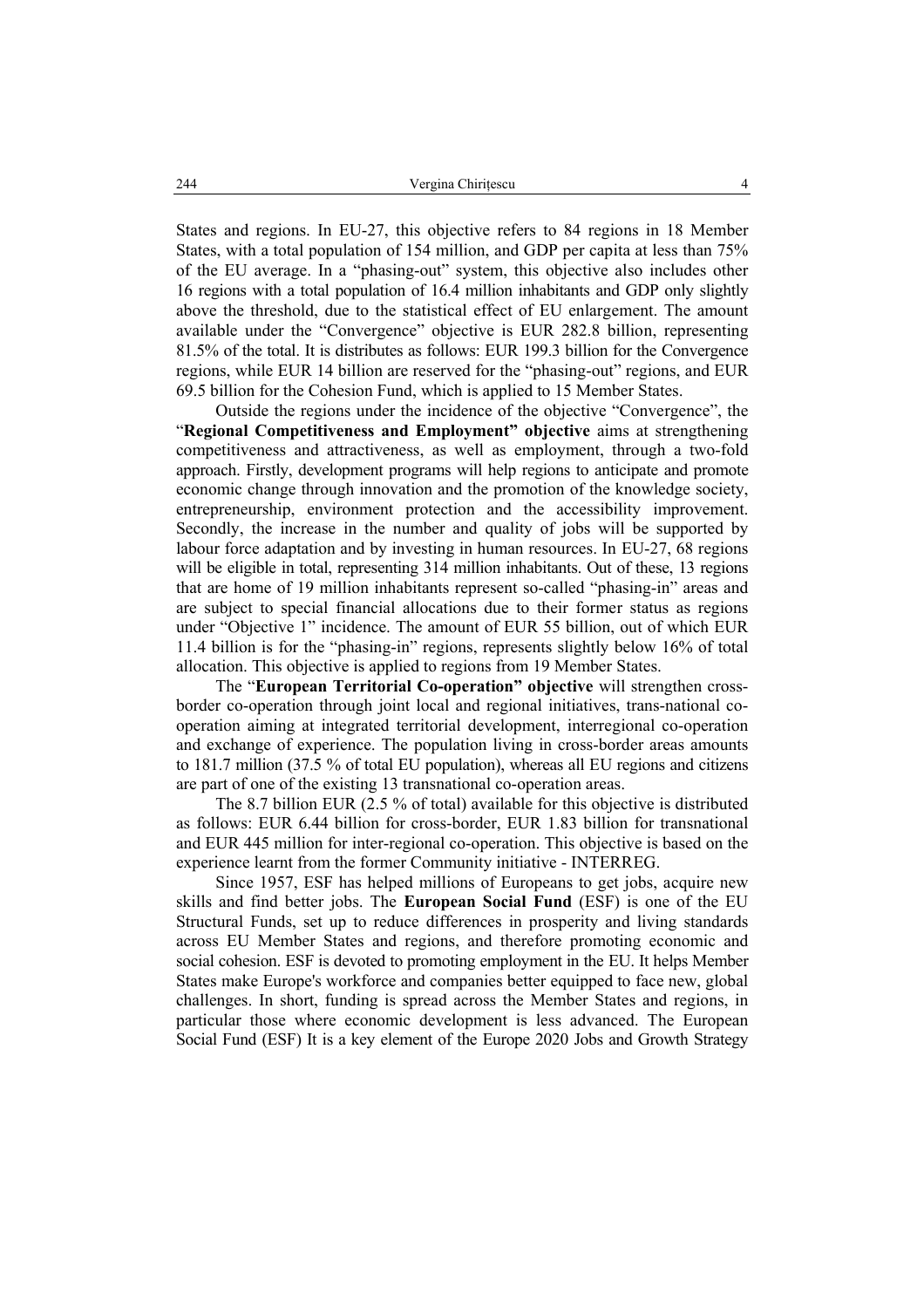targeted at improving the lives of EU citizens by giving them better skills and better job prospects. Over the period 2007-2013 some  $\epsilon$ 75 billion will be distributed by ESF to the EU Member States and regions to achieve its goals. From this fund, Romania was allocated 3,684,147,618 EUR<sup>3</sup> and Poland 9,707,176,000 EUR<sup>4</sup>.

More than 56% of the population from the 27 Member States of the European Union (EU) lives in rural areas, covering 91% of European territory. This makes the **rural development policy** a vital importance area. Livestock production and forestry remain key factors for land use and natural resource management in the EU rural areas, being at the same time a platform for economic diversification in rural communities. Therefore, strengthening the rural development policy has become a priority for the Union.

The European Union has an active rural development policy, because in this way valuable objectives can be reached for the rural area and the people who live and work there. *The EU rural areas* are an essential part of the Union's image and identity. On the basis of a standard definition, over 91% of the EU's territory is "rural" and it is the home of over 56% of the EU population. Moreover, the impressive variety and beauty of the landscape give EU its unique character – from mountains to steppes, from large forests to large plains.

Many Romanian rural areas are facing significant problems. Some of the companies active in the livestock and forestry sectors still must strive to become competitive. More generally, the average income per capita is lower in the rural areas than in the urban areas, the skills are fewer and the sector of services is poorly developed. At the same time, the rural area management often involves a financial cost.

On the other hand, *rural Europe* represents a great wealth. It provides essential raw materials. The value of rest and recreation places it provides, remarkable by their beauty, is obvious. Like our lungs, it is a field of battle against climate change. Many people are attracted to the idea of living and/or working here, provided they have access to adequate services and infrastructure.

The **EU rural development policy** is targeted at solving up the problems facing our rural areas and at their potential exploitation. Theoretically, each Member State can decide and implement rural development policies on a completely independent basis. But this approach would not work well in practice. Not all EU countries could afford the policy they need.

Moreover, many aspects approached by the rural development policy are not strictly limited to the national territory or to a specific region (e.g., pollution has no borders and the struggle for a sustainable environment became a concern at European and international level). At the same time, the rural development policy is related to a series of other policies developed at EU level.

 $\frac{3}{3}$ <sup>3</sup> According to data published on the official website of the European Union – www.europa.eu. <sup>4</sup> Ditto.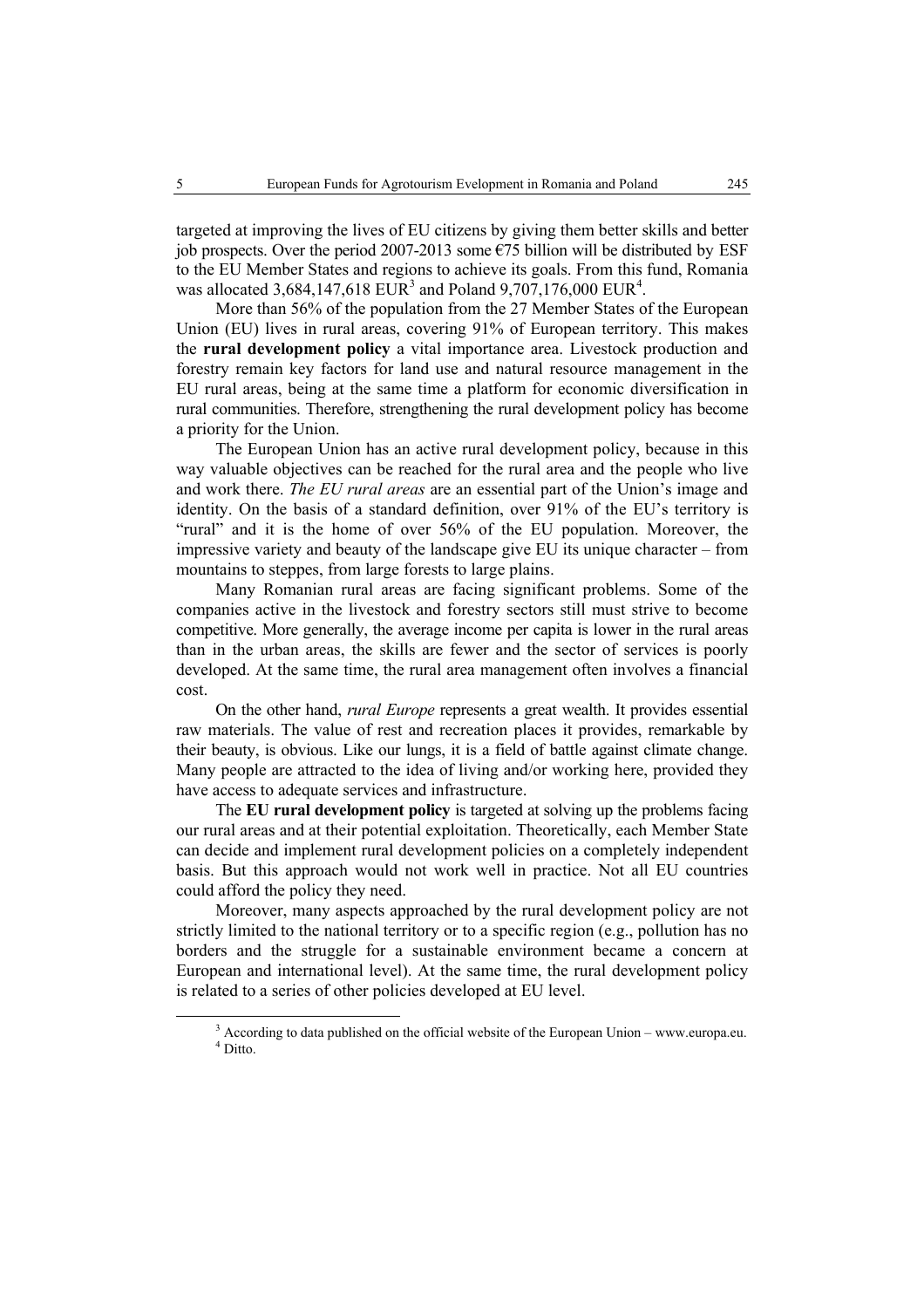Therefore, EU has a common rural development policy, which, in a fairly large extent, is controlled by Member States and regions. This policy is partly financed from the central EU budget and partly by the national and regional budgets of Member States.

The main rules governing the rural development policy for the period 2007– 2013, as well as the policy measures available to Member States and regions are covered by (EC) Regulation no. 1698/2005 of the European Council. Under this act, the rural development policy for the period 2007–2013 focuses on three themes (known as "thematic axes"). They are:

- improving the competitiveness of agriculture and forestry;
- improving the environment and supporting countryside management;
- improving quality of life in rural areas and encouraging rural economy diversification.

For a balanced approach to policy, the Member States and regions are required to allocate available funding for rural development based on three thematic axes. An additional requirement is that some funding should support projects based on experience gained under the Leader Community Initiatives. In the rural development field, the *"Leader approach"* involves highly individualized projects developed and implemented by local partnerships to tackle specific local problems.

As before 2007, all Member States (or regions, where regional powers are delegated) shall establish a rural development program, clearly stating which measures will be funded in the period 2007–2013. For this period, more emphasis is laid on the existence of a coherent strategy for rural development at EU level. This is done with the national strategy plans that should be based on the EU strategic guidelines. This approach is intended to contribute to:

- identify areas where the use of EU support for rural development is a high added value for the Union;
- liaise with the main EU priorities (e.g., those in the Lisbon and Gothenburg agendas);
- ensure consistency with other EU policies, particularly those aimed at economic cohesion and environment;
- implement the new market-oriented Common Agricultural Policy and, therefore, the necessary restructuring of Old and New Member States.

The **European Agricultural Fund for Rural Development** (EAFRD) supports the European rural development policy. To this end, it provides finance to the rural development programs across the Member States and the regions of the Union.

The programs are designed in cooperation between the European Commission and the Member States, taking into account the strategic guidelines for the rural development policy adopted by the Council and the priorities laid down by the national strategy plans. The *Cohesion Policy* also plays a key role in supporting the economic regeneration of rural areas, complementing the actions supported by the European Agricultural Fund for Rural Development.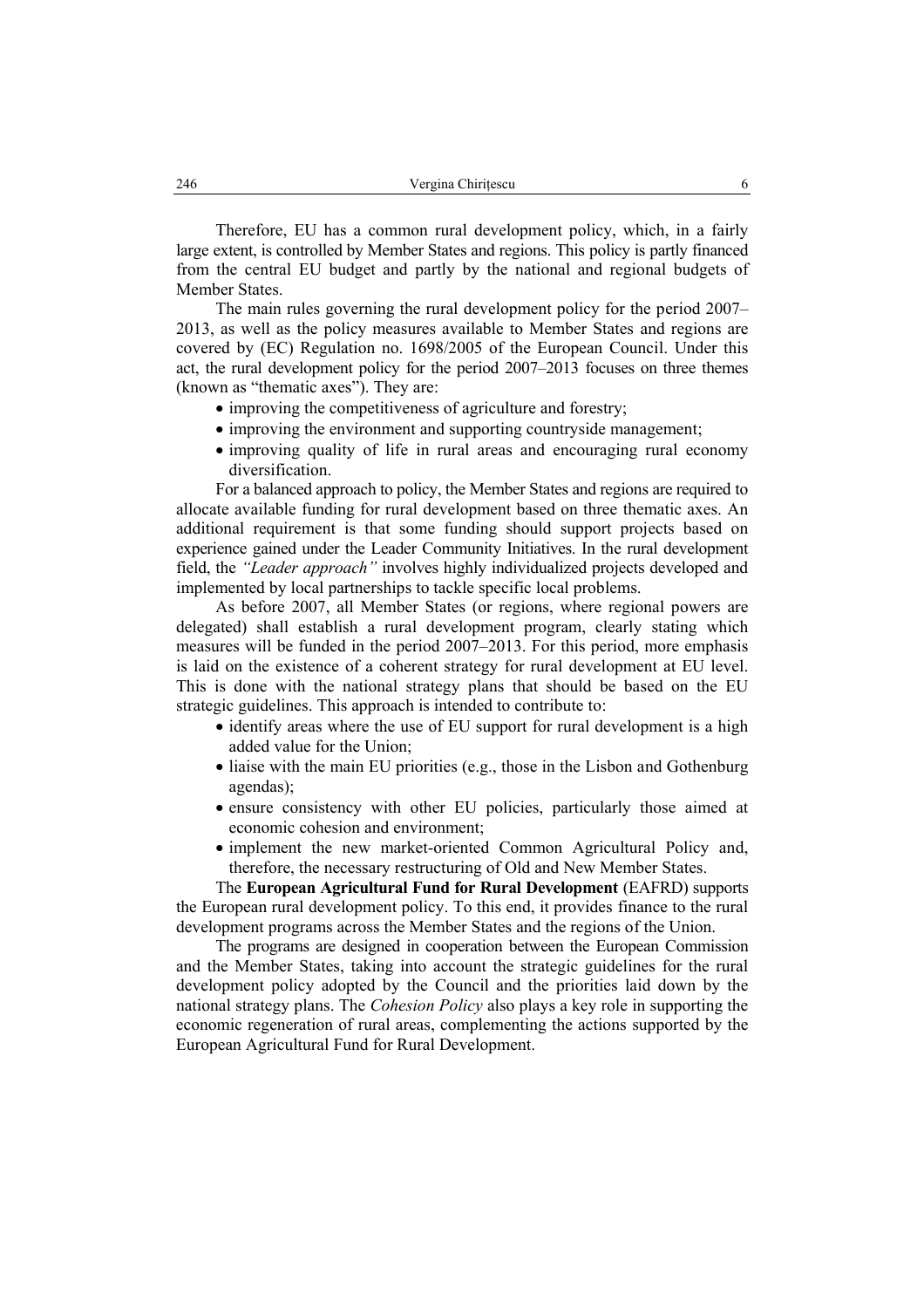Europe's citizens are deeply attached to the diversity of landscape created by the wide variety of agricultural structures and farming types in the EU. Safeguarding this means investing in the future, creating new employment possibilities and encouraging rural diversification. People must be offered opportunities to create wealth as well as long-term rewarding job prospects. That is why the *Lisbon Strategy* is as important and relevant to rural areas as it is to urban Europe.

**Rural development** is the key tool for the restructuring of the agricultural sector, and for encouraging diversification and innovation in rural areas. EU enlargement has changed the agricultural map, recognizing the importance of restructuring for the economic growth of states. The rural development policy can help steer this process towards a higher value added, more flexible economy – in line with the Lisbon Strategy. In all Member States, rural development can help promote competitiveness in the agricultural and food processing sectors. Innovation as well as information and communication technologies (ICT) must play their role. As in other sectors, valuable research and development (R&D) must be moved out of the lab onto the farm.

Local initiatives such as *Leader*, which has contributed to the creation of new jobs, to the improvement of incomes and to the promotion of equal opportunities in rural areas, and support for (on farm and off farm) diversification, can play an essential role in connecting people to European ideas and encouraging innovation and entrepreneurship. Environment and tourism together are a major source of income and employment potential in rural areas.

The rural development policy does not operate under a vacuum. Many measures are relatively small-scale, but rural development actions can ensure that small-scale local infrastructure is put in place to connect rural communities with major investments under regional and cohesion policies. The significant EU structural funds invested in telecommunications, transport, energy and water infrastructure can be capitalized on via local strategies for the diversification and development of agricultural and food sector potential.

*For Romania*, the European Commission approved the **Regional Operational Program** (ROP) for the period 2007–2013, co-financed by the European Regional Development Fund (ERDF). The total budget of the program is around EUR 4.38 billion and the Community financial support amounts to EUR 3.7 billion (about 19% of the total EU funds invested in Romania under the Cohesion policy 2007–2013).

The overall ROP objective consists in supporting the economic, social, territorially balanced and sustainable development of the Romanian regions, while taking into consideration their specific needs and resources, focusing on urban growth poles, improving the business environment and basic infrastructure.

The Romanian regions, especially those lagging behind, could become more attractive places for living, tourism, investments and labour market. This objective will be reached through a differentiated financial allocation in close coordination with the actions under other operational programs by regions, according to their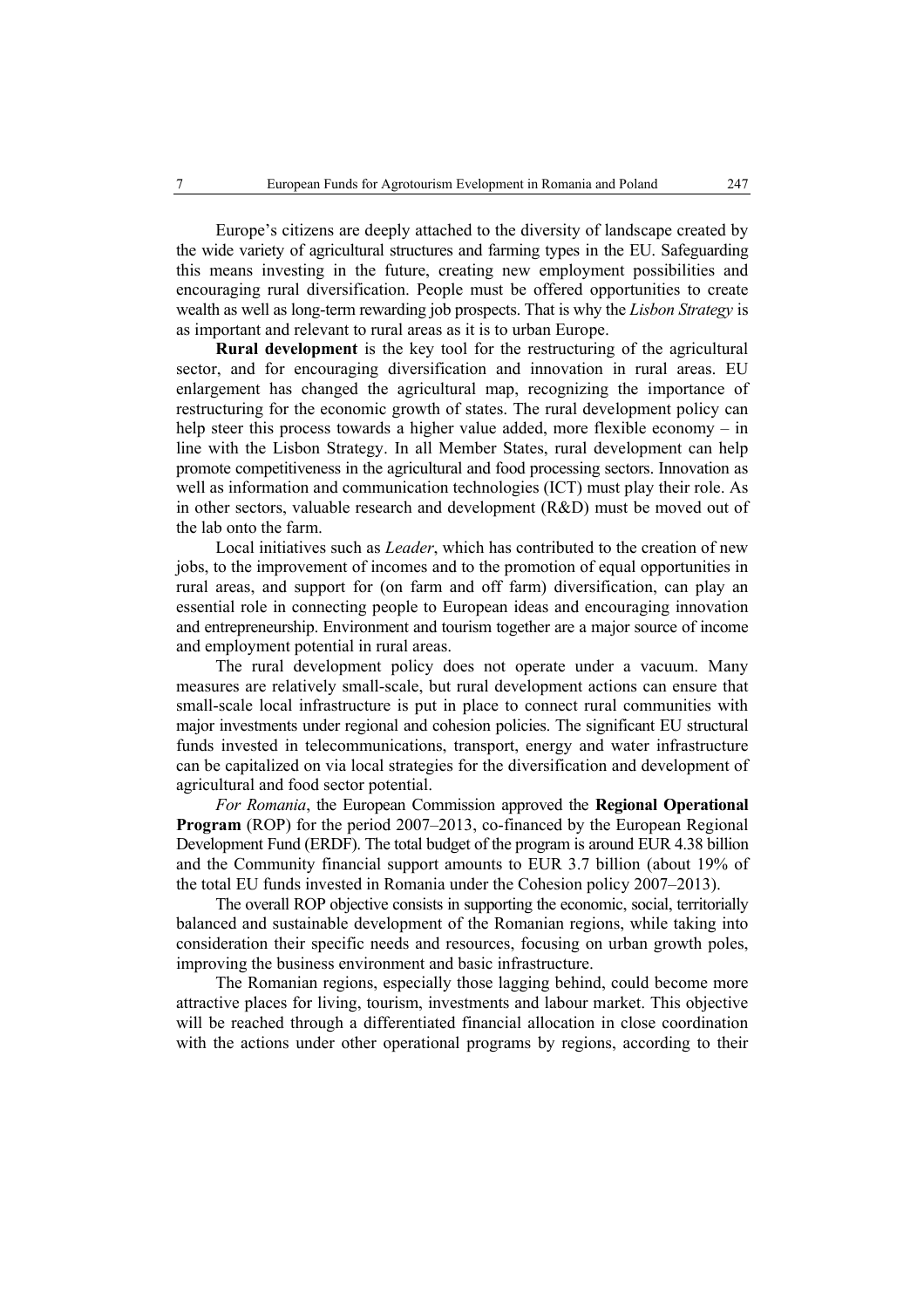development level. This strategy will give priority to the regions lagging behind and at the same time, a special focus will be laid on supporting urban growth poles, which can contribute to a polycentric development of the Romanian territory.

The strategic objective of the program is therefore:

- The creation of 15,000 new jobs by the end of 2015;
- The diminution of interregional disparities in the period 2007–2015 in terms of GDP per inhabitant;
- Creating better conditions for the balanced economic and social territorial development of all Romanian regions and of the urban growth poles able to support development.

ROP will support the promotion of actions meant to improve safety standards, to reduce the adverse effects on the environment, to mitigate climate change, safeguard transport infrastructures in case of natural disasters, as well as to eliminate dangerous black spots. While individual actions (road improvements) may inevitably tend to increase greenhouse gas emissions, other interventions (improvement of public transport, modernization of production facilities, elimination of transport bottlenecks) may contribute to the decrease of these emissions. The overall impact of the program will be to reduce the energy consumption and gas emissions causing climate change, by using the best available techniques.

The balanced development of all country's regions will be achieved through an integrated approach, based on a combination of public investments in local infrastructure, active policies to stimulate business activities and support for the valorization of the local resources, under the following priority axes:

**Priority axis 1:** *Support to sustainable development of urban growth poles*. This priority axis aims to increase the quality of life and to create new jobs in cities, by rehabilitating the urban infrastructure, improving services, including social services, as well as by developing business support structures and entrepreneurship.

In order to contribute to a balanced territorial development of the country and to avoid the increasing internal disparities, investments will be concentrated in those cities which act as regional and/or local growth poles and spread the development into the surrounding areas, giving priority to growth poles located in regions and counties with lower level of development in terms of GDP and unemployment rate.

**Priority axis 2:** *Improvement of regional and local transport infrastructure*. The aim is to increase the accessibility of the regions and the mobility of population, goods and services, in order to foster sustainable economic development.

**Priority axis 3:** *Improvement of social infrastructure***.** The objective is to create the premises for better access of the population to essential services, contributing to the achievement of the European objective of economic and social cohesion, by improving infrastructure for health, education, social and public safety in emergency situations.

**Priority axis 4:** *Strengthening the regional and local business environment*. This priority axis aims to set up and develop business support structures of regional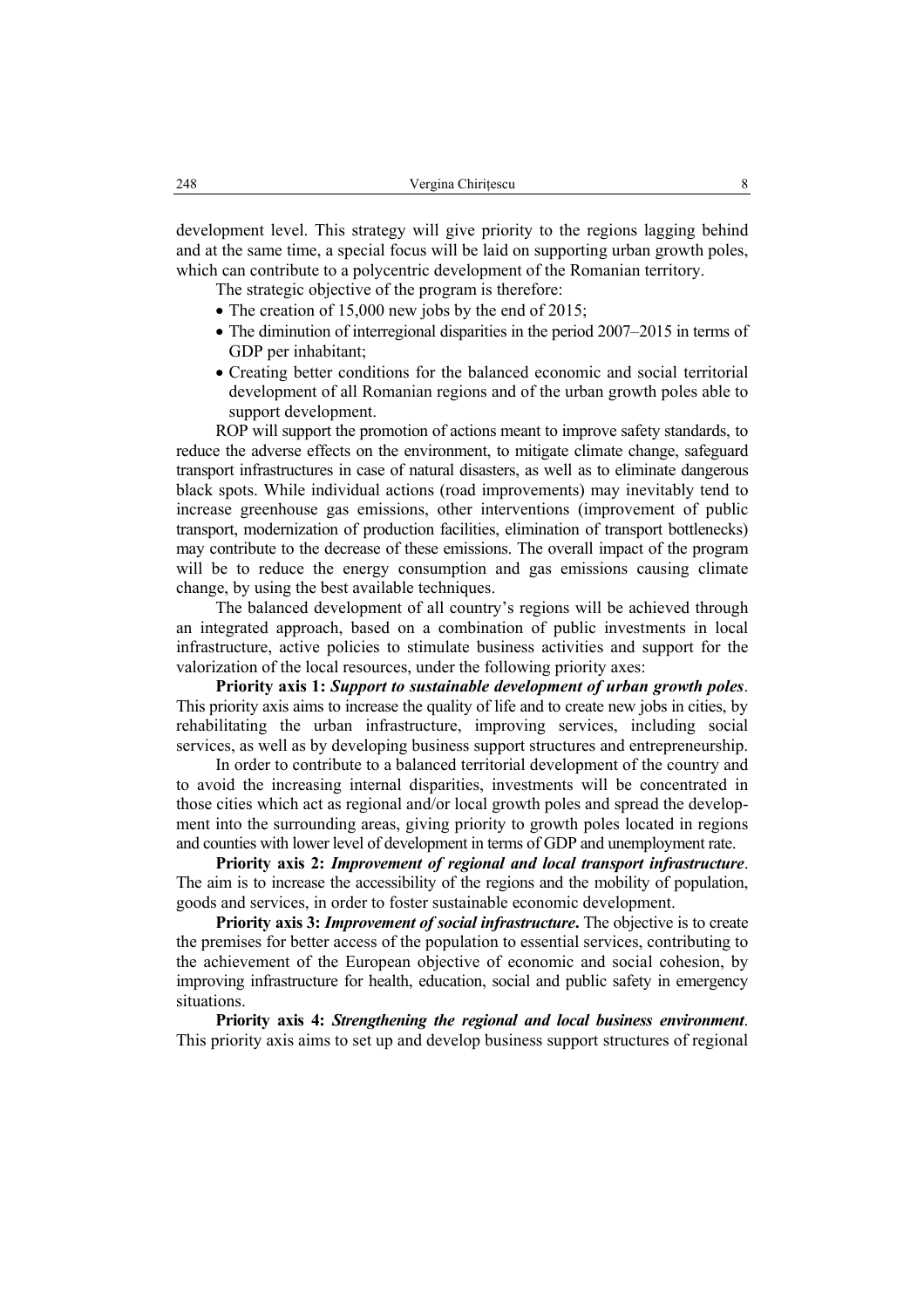and local importance, rehabilitate industrial sites and support regional and local entrepreneurial initiatives, in order to facilitate job creation and sustainable economic growth.

**Priority axis 5:** *Sustainable development and promotion of tourism*. This priority axis aims mainly to sustainable valorization and promotion of the cultural heritage and natural resources with tourism potential, as well as to improve the quality of accommodation and leisure tourism infrastructure, in order to increase the attractiveness of regions, develop the local economies and create new jobs.

**Priority axis 6:** *Technical Assistance*. The objective of this priority axis is to provide support for the transparent and efficient implementation of the program.

| <b>Priority</b><br>Axis                                       | EU<br>Contribution | <b>National Public</b><br>Contribution | <b>Total Public</b><br>Contribution |
|---------------------------------------------------------------|--------------------|----------------------------------------|-------------------------------------|
| Support to sustainable development of<br>urban growth poles   | 1,117,806,529      | 273,365,256                            | 1,391,171,785                       |
| Improvement of regional and local<br>transport infrastructure | 758,355,021        | 118,355,985                            | 876,711,006                         |
| Improvement of social infrastructure                          | 558,903,260        | 98,629,992                             | 657, 533, 252                       |
| Strengthening the regional and local<br>business environment  | 633,423,700        | 76,471,117                             | 709,894,817                         |
| Sustainable development and promotion<br>of tourism           | 558,903,264        | 57,862,924                             | 616,766,188                         |
| <b>Technical Assistance</b>                                   | 98,629,988         | 32,876,662                             | 131,506,650                         |
| <b>Total</b>                                                  | 3,726,021,762      | 657,561,936                            | 4,383,583,698                       |

*Table 1*  The distribution of revenues by priority axes in Romania

Source: www.europa.eu - official website of the European Union.

*For Poland***,** the European Commission approved the regional development program in the Wielkopolskie region in Poland for the period 2007–2013, entitled the "**Regional Operational Program for the Wielkopolskie for 2007–2013**". This program involves Community support for Wielkopolskie under the "Convergence" objective.

The total budget of the program is  $\epsilon$  1,639,800,809 and the Community investment through the ERDF amounts to  $\epsilon$  1,272,792,644 (approximately 1.8% of the total EU funds to be spent in Poland under Cohesion policy 2007–2013).

*The Wielkopolskie Regional Operational Program* (ROP) is the region's first ever large-scale, coordinated, multi-annual and financially stable program of development measures. Its strategic goal is to improve the region's competitiveness, social cohesion and accessibility and put into value its unique economic and cultural potential and ensure the sustainable use of its environment. Consequently, Wielkopolskie ROP will become the region's most important

 $(EU)$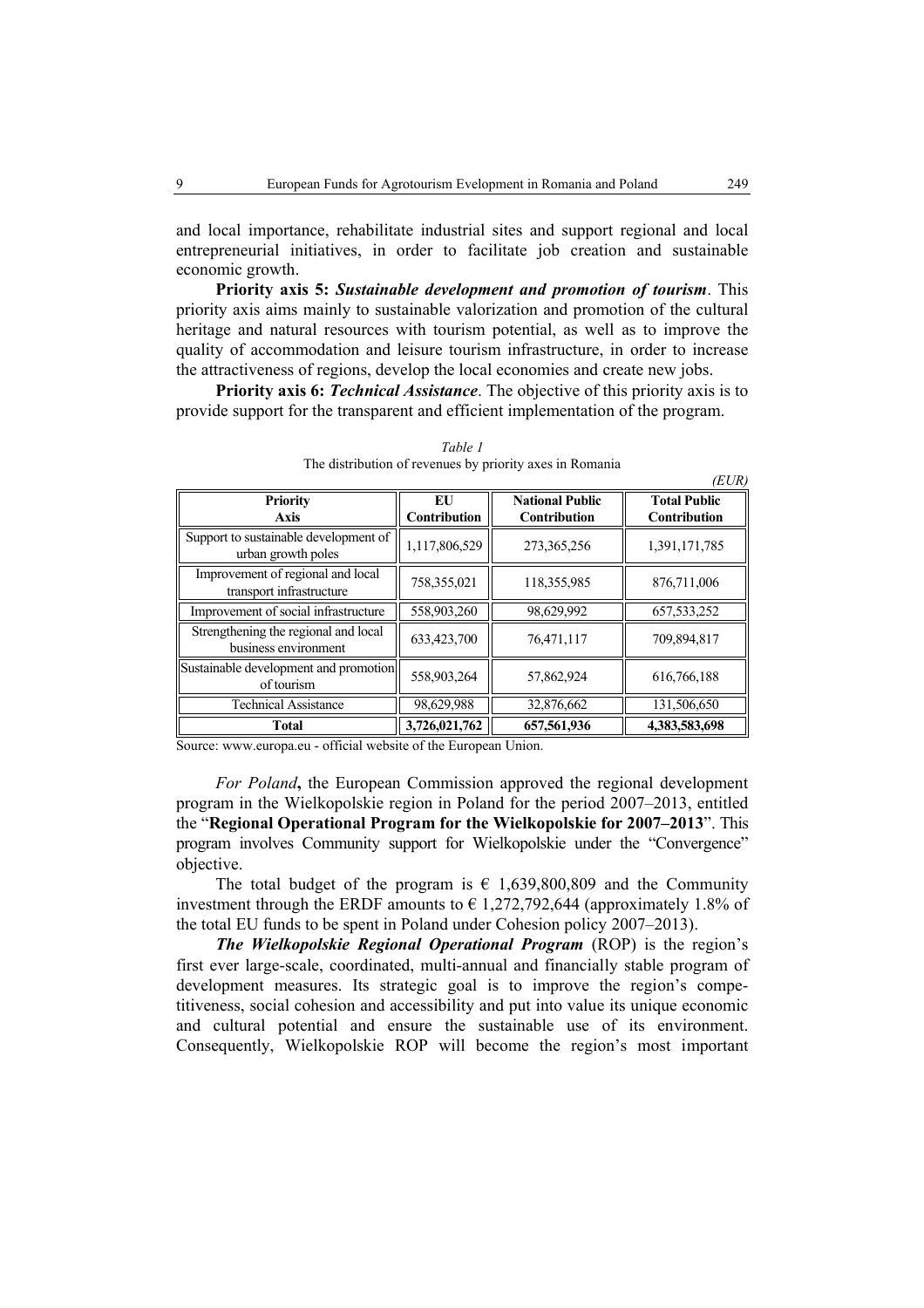instrument for making structural changes happen. It will also be an important tool for the delivery of the revised Lisbon Strategy. The Lisbon objectives allocation in the Program is more than 40% of its ERDF budget.

The program will ensure the creation of around 10 000 new jobs, out of which 5800 for women; 250 km of new roads will be constructed and 750 km will be renovated. 500 000 persons will receive access to broadband internet. The program is structured according to the following *priorities*:

#### **Priority 1:** *Competitiveness of enterprises*.

The main objective of this priority will be fulfilled in the region by measures aimed at strengthening SMEs potential, their innovativeness, cooperative connections and links to science.

Another area of support consists of assistance to business environment institutions, which offer a variety of services such as information, consulting, training courses, financial assistance, technological support and also the support during the start-up (incubation) stage of business. In order to reinforce assistance to financial entrepreneurship, the possibility of creating and developing financial instruments is also envisaged, including the use of JEREMIE initiative.

### **Priority 2:** *Communication infrastructure*.

The unlimited exchange of goods, services, people and information is a basic factor shaping competitiveness of the region. Wielkopolske, in comparison to other regions of the European Union, is a region with a low standard and quality of roads, railways, air-transport, mass transport, communication and IT infrastructure.

This situation has a significant impact on competitiveness and investment attractiveness and thus job creation. The spatial differentiation of access to particular types of infrastructure is one of the main reasons for the intra-regional economic gap, which is the most important reason for the marginalization of particular parts of the region and certain groups of inhabitants. One of the consequences of this problem is that it results in a sub-optimal exploitation of the regional development potential.

### **Priority 3:** *Environment.*

Making the Wielkopolske voivodship an attractive place for investments and work, in accordance to the renewed Lisbon Strategy, is impossible in the absence of an increase in the quality of environment. The bad condition of the environment and the non-rational use of its resources are the most important factors limiting competitiveness of the region.

#### **Priority 4:** *Revitalization of problem areas*.

This priority aims at strengthening selected areas where there is a concentration of problems or where the existing potential is incorrectly or inefficiently used. The measures undertaken in the framework of this priority will comprise two fields of intervention: renewal of (parts of) towns and of degraded post-military and postindustrial areas.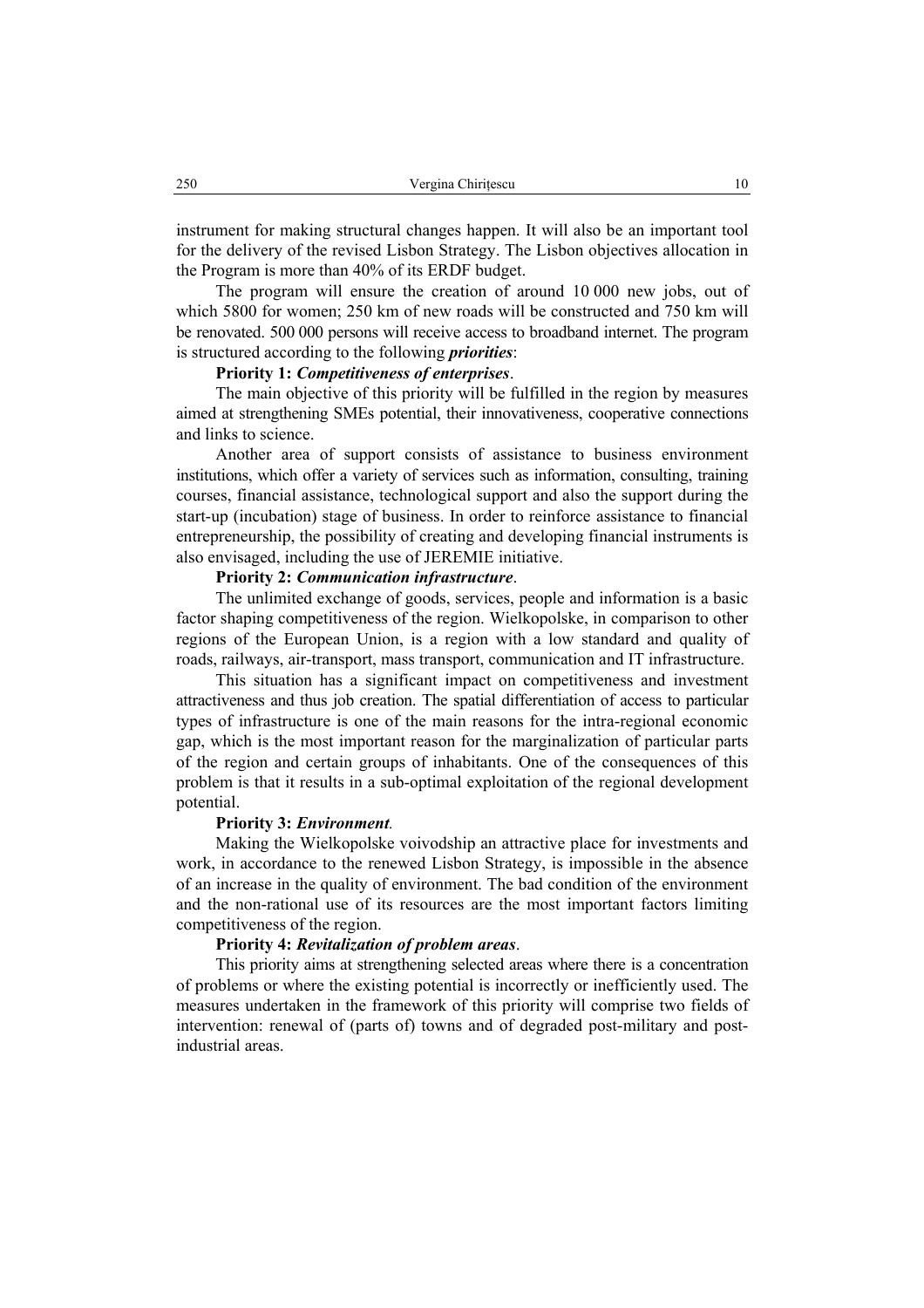#### **Priority 5:** *Infrastructure for human capital*.

A diagnosis of the education system in Wielkopolskie showed that the structure of population over 15 years of age is dominated by persons with primary and secondary education. This is particularly visible in small towns and villages. A better education structure can be noticed in Poznań, in towns and in the entire area around Poznań. Due to the transport infrastructure shape and to economic conditions, these centers are not always available for people from other locations. Such scattering of human capital conditions the economic potential of each region.

## **Priority 6:** *Tourism and cultural environment*.

The diversity of tourism and cultural attractions in Wielkopolskie is an important, yet not fully used development potential. To make the most of it, it is necessary to improve the poor condition of infrastructure and to understand the importance of nature and culture for the economic growth and creation of new jobs.

The emphasis will be laid on projects aiming at expanding tourism infrastructure (both technical and institutional) and using the cultural potential for tourism and for the economic development of the region.

## **Priority 7:** *Technical assistance*.

The objective of this priority is to increase the possibilities of absorption of resources from the Structural Funds within the Regional Operational Program in Wielkopolskie.

This will be achieved through supporting the efficient and effective implementation of ROP (including communication activities). The priority will also allow for financing the preparations for the next programming period.

| <b>Priority</b><br>Axis             | EU<br><b>Contribution</b> | <b>National Public</b><br><b>Contribution</b> | (LUK)<br><b>Total Public</b><br><b>Contribution</b> |
|-------------------------------------|---------------------------|-----------------------------------------------|-----------------------------------------------------|
| Competitiveness of enterprises      | 328,887,000               | 147,010,705                                   | 475,897,705                                         |
| Communication infrastructure        | 493,361,547               | 105,851,440                                   | 599,212,987                                         |
| Environment                         | 173,821,000               | 34,848,635                                    | 208,669,635                                         |
| Revitalization of problem areas     | 54,060,000                | 15,744,706                                    | 69,804,706                                          |
| Infrastructure for human capital    | 121,284,097               | 36,182,679                                    | 157,466,776                                         |
| Tourism and cultural<br>environment | 61,470,000                | 27,370,000                                    | 88,840,000                                          |
| Technical assistance                | 39,909,000                | $_{0}$                                        | 39,909,000                                          |
| Total                               | 1,272,792,644             | 367,008,165                                   | 1,639,800,809                                       |

#### *Table 2*  The distribution of revenues by priority axes in Poland

Source: www.europa.eu – official website of the European Union.

### **3. CONCLUSIONS**

At first difficult to understand, then difficult to accept, given its lack of prestige, rural tourism and agrotourism have slowly but consistently gained ground, mainly

 $(TT)$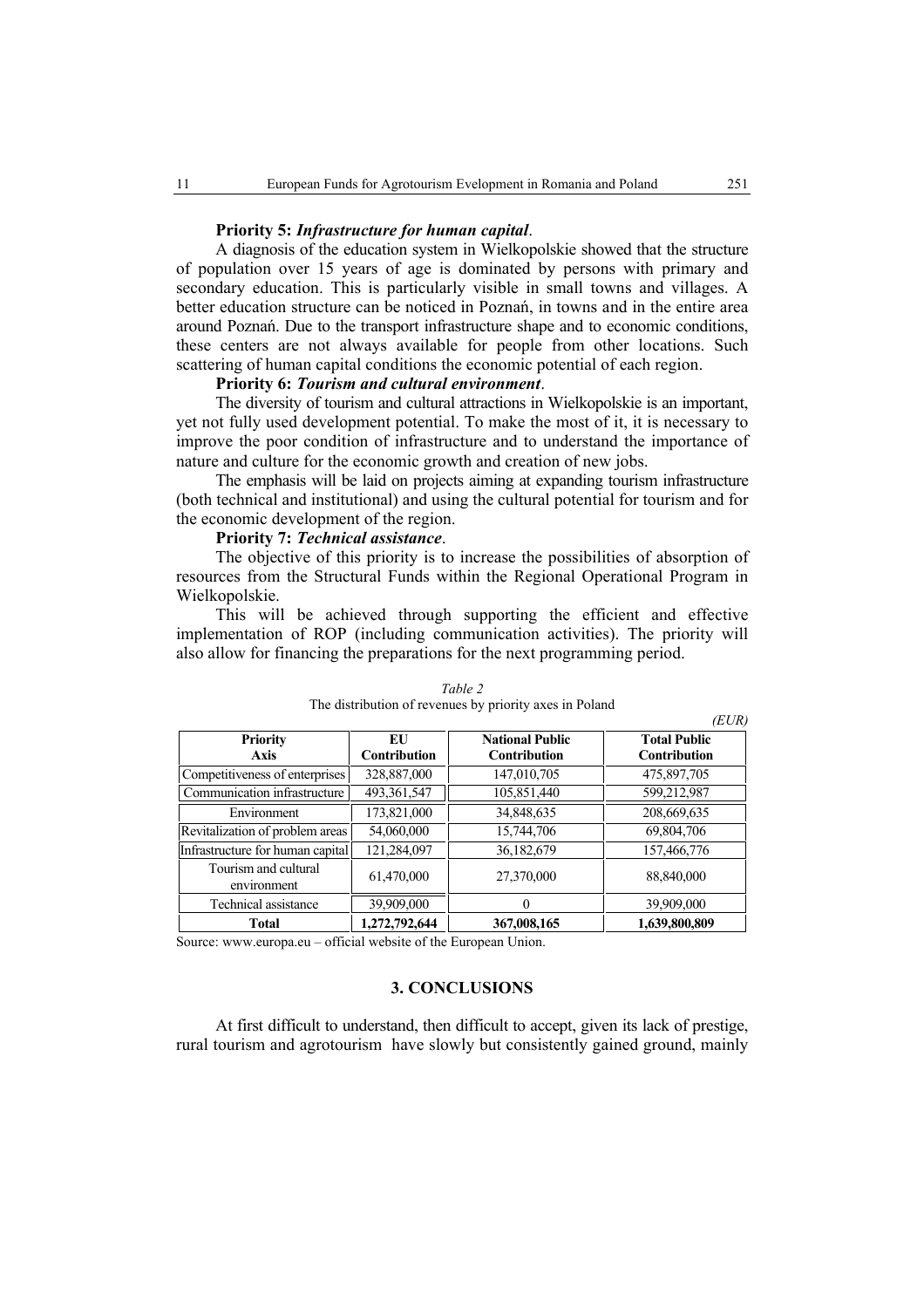on the tourism markets in the economically developed countries, highly Industrialized countries with a high urbanization level. Nowadays, the tourism in rural areas (agrotourism) is increasingly appreciated and demanded by the people living and working in increasingly stressful conditions inherent to modern civilization.

**The benefits of rural tourism/agrotourism**, versus traditional tourism are the following:

– very diversified, genuine and even unique tourism supply;

– rich natural, still unaltered resources of the countryside;

– vast cultural, spiritual and historical heritage of the Romanian people;

– exceptional ethnographic resources, folklore and gastronomy of the Romanian people;

– Romanian peasant' hospitality and traditional crafts (handicrafts, sculpture, agri-food processing, etc.);

– Picturesque Romanian villages, located in the hills, mountains or plains;

– Support from the Romanian state and from the European Union for promoting initiatives in the rural area, mainly for the development of tourism and agrotourism activities.

**Agrotourism** should be approached from a conceptual standpoint, as a *package of economic, social, cultural, sports, entertainment, etc. services, available to tourists*; these are to be carried out in natural areas, with minimal investment and in terms of protecting and preserving the environment.

*Romania* has been a EU Member State for more than three years and has the same rights and obligations as other EU countries. Unfortunately, our country has a low absorption of European funds in all the areas of activity (about 22% over the three years). Apparently, according to statistics, Romania ranks last in the European Union as regards the economic innovations and it in on one of the last positions in terms of investments.

However, in the conditions of Romania as a EU Member State, a continuous growth of the sector of services has been noticed, including the tourism and agrotourism services, as well as many changes of technical and organizational nature. At EU level, it is expected that tourism in all types and forms will generate about 3.5 million new jobs by the year 2015.

**Romania** has an *important tourism and agrotourism development potential*, which is not used at its full capacity. With a total area of 238,391 sq. km and a population of over 21 million inhabitants<sup>5</sup>, Romania is the second largest New Member of the European Union after Poland (312,683 sq. km area and 38.1 million inhabitants<sup>6</sup>). Romania accounts for  $6\%$  of the total EU area and  $4\%$  of its population.

**The finance problem** is the main obstacle facing the *business plans of the Romanian tourism and agrotourism*, but not only. In spite of this, there are sufficient foreign resources to finance Romania's business sector, as well as numerous EU funds that can be accessed.

 $rac{1}{5}$  $5$  Source: Wikipedia, the free encyclopedia – www.wikipedia.org.

<sup>&</sup>lt;sup>6</sup> Ditto.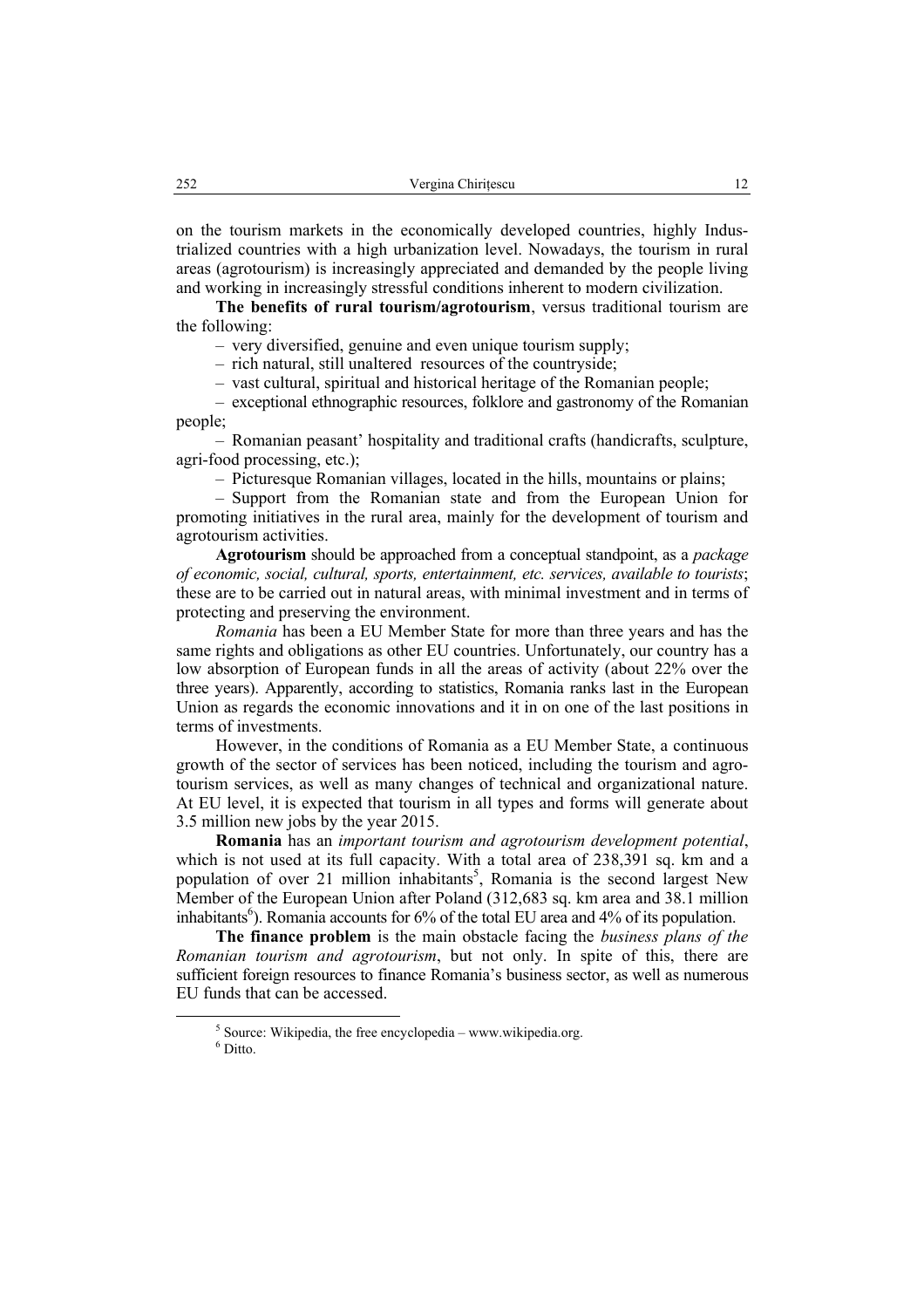Romania's problem, under these conditions, is the lack of information and communication, the transfer respectively, which in some cases is almost nonexisting, of the information between the state institutions and the future investors or present players in the Romanian business environment. The support to private initiative by the Romanian State and other EU Member States can take the form of providing grants to fund the initiation of a business or the development of an already existing economic unit.

Although the **structural funds** are related to the EU budget, the modality in which these are spent is based on the sharing of responsibilities between the Commission and the Member States governments. The Commission negotiates and approves the development programs proposed by the Member States and allocates credits, the states and their regions manage the programs, ensuring their application, and select the projects that it monitors and evaluates; the Commission shall participate only to program monitoring, it hires and pays the certified (eligible) expenses and checks the control systems in place.

For each *operational program*, the State shall designate:

- the management authority (public authority or public or private authority at national, regional or local level managing the operational program);
- a certification authority (public authority or public body at national, regional or local level certifying the situation of expenditures and payment requests before being sent to the Commission);
- an audit authority (public authority or public body at national, regional or local level designated for each operational program and responsible for verifying the proper operation and control management system);

• a new rule designed to simplify the financial management of funds.

Due to the "**A program = A fund**" principle, the European Regional Development Fund (ERDF) and the European Social Fund (ESF) can fund each, on a complementary and limited basis, the actions that fall under the intervention area of the other fund (within 10% of the Community funding for each priority axis of an operational program). There is one exception to this rule: the European Regional Development Fund (ERDF) and the Cohesion Fund intervene together for the programs related to infrastructure and environment. The budgetary commitments related to the operational programs are made in annual tranches for each fund and for each target. The Commission shall release the first annual tranche before adopting the operational program, and then the Commission shall release the tranches by April 30 each year.

The **policy of cooperation for development** remains of main importance, which represents a *special policy of the European Union*, by which it provides official assistance for the development of developing countries, the European Union being the largest "donor" in the world.